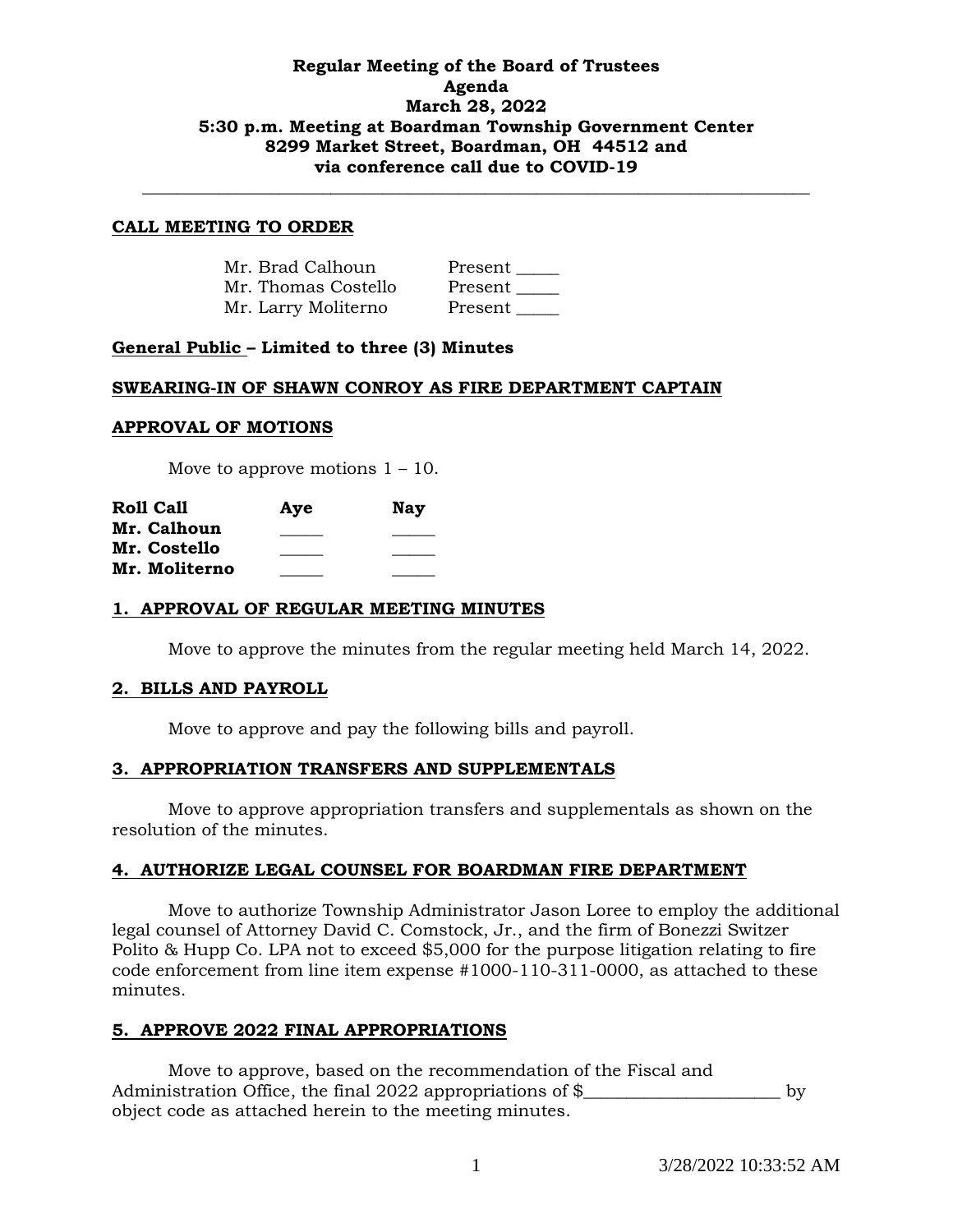# **6. ADOPT RESOLUTION TO AUTHORIZE PARTICIPATION IN THE ODOT WINTER CONTRACT 2022-2023 FOR ROAD SALT**

Move to adopt, based upon the recommendation of Marilyn Sferra Kenner, P.E., Road Superintendent, the Resolution attached to the minutes, to participate in the Ohio Department of Transportation Winter Contract for Road Salt to purchase 1,000 tons of salt.

### **7. NEW LIQUOR PERMIT REQUEST FOR HALAYBEH INC**

Move to authorize Fiscal Officer William D. Leicht to endorse the "Notice to Legislative Authority", Ohio Division of Liquor Control, for a new D5 Liquor Permit for Halaybeh, Inc., dba Fire Fox Café. 7393 California Avenue, Unit #1, Boardman Township, Boardman, Ohio, 44512, Filing Date 3-011-2022, Permit No. 3537507, Receipt No. D33797.

# **8. NEW LIQUOR PERMIT REQUEST FOR ROXBURY PIZZA COMPANY, LLC**

Move to authorize Fiscal Officer William D. Leicht to endorse the "Notice to Legislative Authority", Ohio Division of Liquor Control, for a new D5 Liquor Permit for Roxbury Pizza Co, LLC, dba Roxbury Pizza Co, 558 E. Western Reserve Road, Boardman Township, Poland, Ohio, 44514, Filing Date 3-14-2022, Permit No. 7605001, Receipt No. D33815.

# **9. NEW LIQUOR PERMIT REQUEST FOR CREW 78 3 LLC**

Move to authorize Fiscal Officer William D. Leicht to endorse the "Notice to Legislative Authority", Ohio Division of Liquor Control, for a new D5 Liquor Permit for Crew 78 3 LLC, dba The Combine Brothers Bar & Grille, 7412 Market Street, Boardman Township, Boardman, Ohio, 44512, Filing Date 3-15-2022, Permit No. 1796575, Receipt No. D33949.

# **10. ADOPT WHISTLEBLOWER PROTECTION AND FEDERAL GRANTS/MONEY POLICY**

Move to adopt the Whistleblower Protection Policy and the Federal Grants/Money Policy as attached to these minutes.

# **Marilyn Kenner – Road Superintendent**

**Mark Pitzer – Fire Chief**

**Todd Werth – Police Chief**

**Krista Beniston – Director of Zoning and Development**

**Jason Loree – Administrator**

**William D. Leicht – Fiscal Officer**